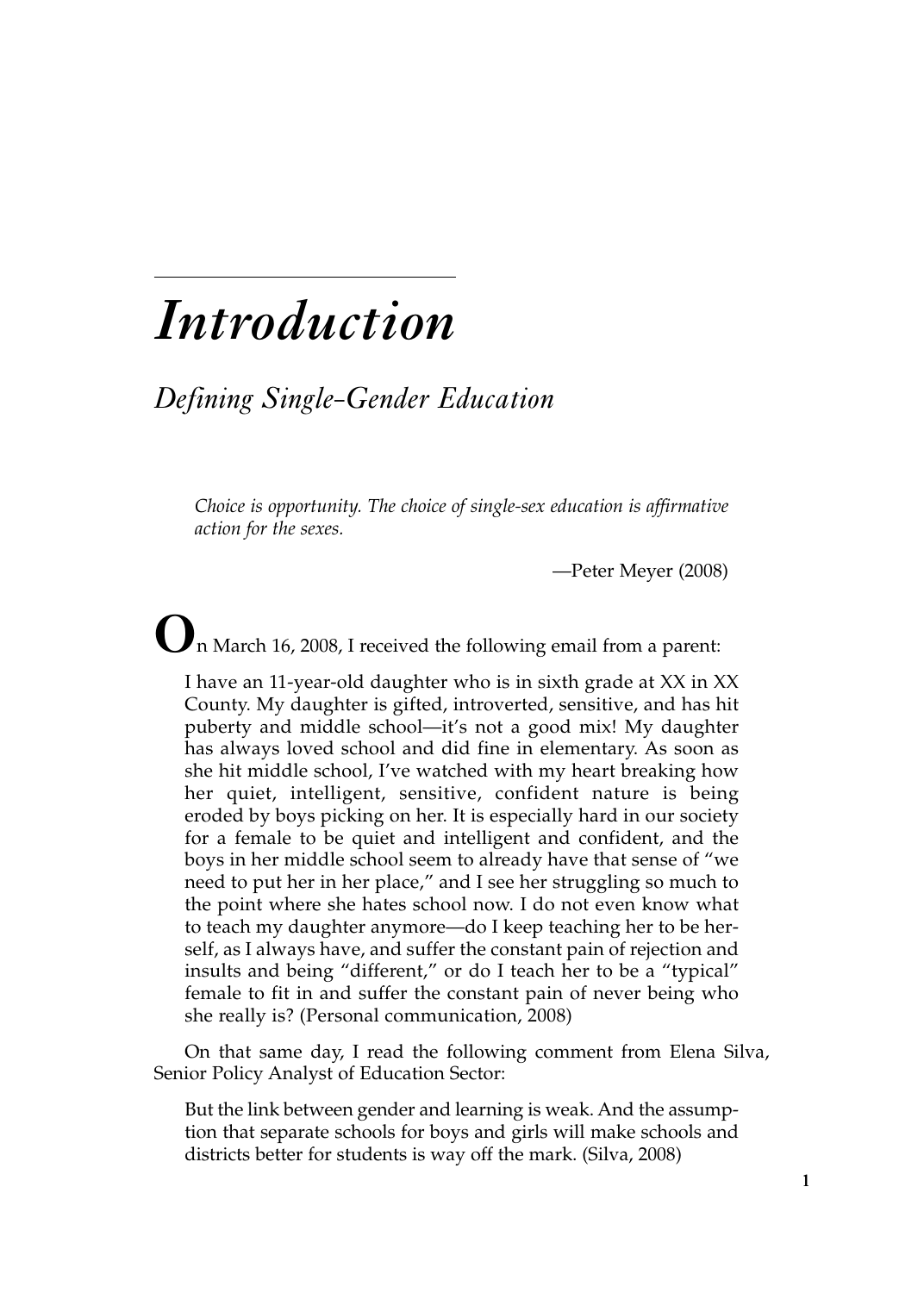## **2 A Gendered Choice**

This is the world of single-gender education, where stakeholders hold widely varying views about gender as an issue in education. There are parents asking for help with their children, teachers reaching out for other ways to reach their students, and students finding avenues of success that may not have been available a few years ago. And, there are policymakers making categorical statements on both sides of the issue. Throughout this book, the terms *single-gender* and *single-sex* are used interchangeably. Both terms are commonly used within schools and the media.

Single-gender education occurs when boys and girls are taught in separate classes during some or all of the school day. This can be a single-sex campus: an all-boy school or an all-girl school. This could also be a "dual academy": a coed school where boys and girls are in single-sex classes for the entire day. The other form of single-gender education involves a coed school with single-sex classes held during part of the day.

This book is written for administrators, teacher leaders, or parents who are interested in bringing a single-gender format to their public school or to create a public single-sex school. The issues involved with public singlegender education for schools, dual academies, or classes are similar. As such, this book is designed as a resource for each of these groups.

The majority of entry points into single-gender education are singlegender classes that are begun within coed schools. Educators involved in starting an all-girl or all-boy school will find multiple points of support throughout this book that are unique to the gendered aspect of their school. However, aspects related to starting a school, regardless of gender or specific charter school issues, are not addressed. The focus of this book is on the gendered aspects of single-gender programs.

The program organization of public single-gender education varies. For whole school or dual academies, all classes are single gender. In coed schools, single-gender classes could be core academic classes, such as mathematics, science, social studies, or English language arts. Or, the single-gender classes could be related arts, cocurricular or encore classes, such as physical education, art, music, or theater. In addition to or instead of academic class periods, a designated time of day may be single gender, such as breakfast, lunch, recess, or after-school activities. Or, in some cases, all classes and times are single gender, even though the larger institution is coed.

For a program to be designated as single gender, boys and girls must attend separate classes. These classes must be completely voluntary for the parents of students enrolled. Students cannot be forced to remain in a single-gender class if their parents do not want them to be in a single-gender class. We will be examining legal issues later.